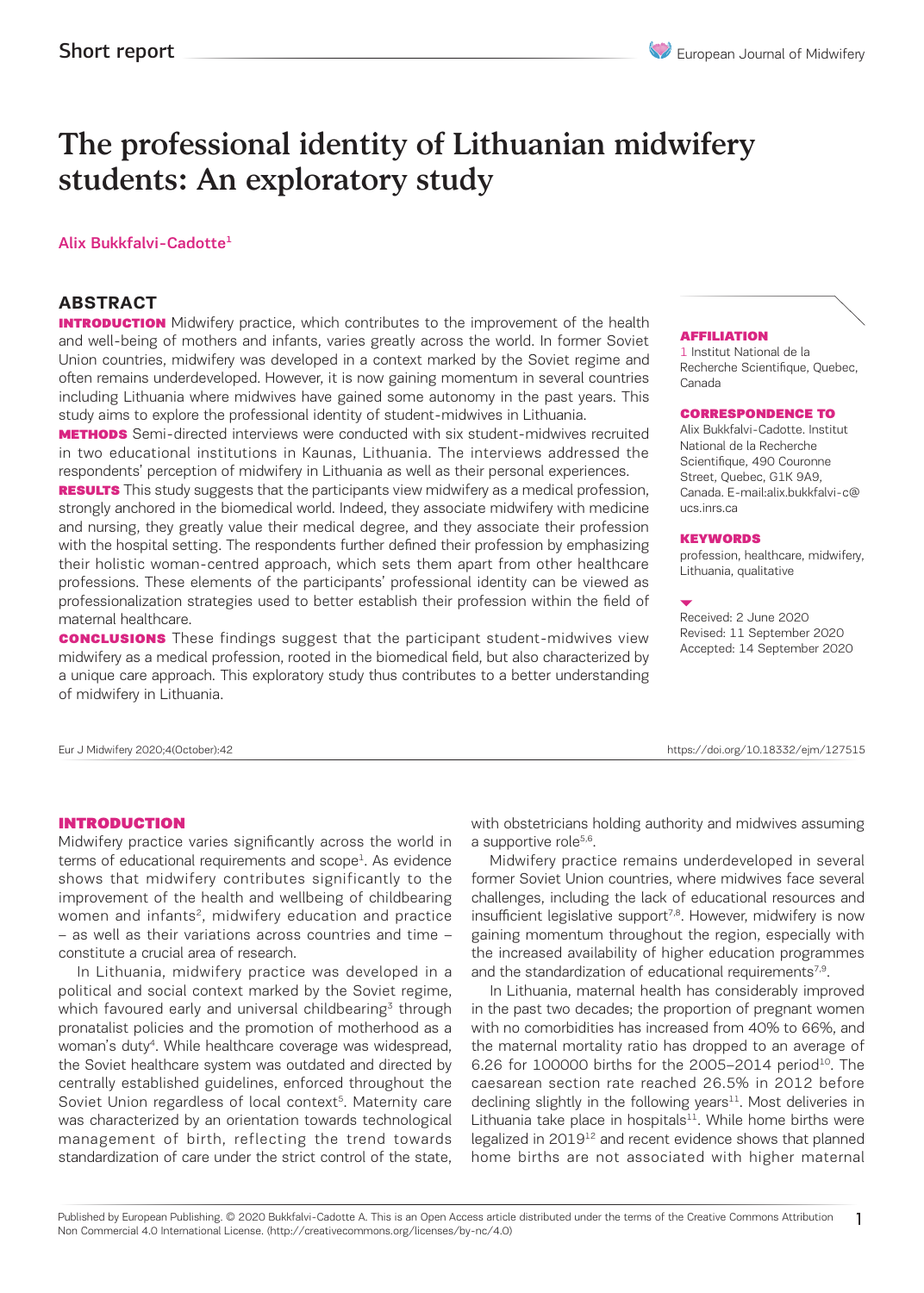morbidity or infant mortality<sup>13</sup>, this practice remains rare in Lithuania.

Lithuanian midwives have gained a degree of autonomy in recent years, they can now provide independent antenatal care for low-risk pregnant women and have access to Bachelor's degree-level midwifery education<sup>9,12</sup>. Midwifery practice in Lithuania as well as its larger social context are thus evolving, and students currently pursuing midwifery education in this country may provide a pertinent perspective on these ongoing transformations.

Conducted in partnership with the Cardiff University World Health Organization Collaborating Centre for Midwifery Development, this research project aims to explore the professional identity of Lithuanian student-midwives.

#### **METHODS**

A qualitative methodology with an inductive approach was adopted for this study. Semi-directed interviews were conducted with six student-midwives recruited in two educational institutions in Kaunas, Lithuania. The criteria for selection were self-reported fluency in English, as the interviews were to be conducted in English, and having completed at least one year of their midwifery program. A convenience sampling method was used; the first three eligible students who expressed their interest after an inperson presentation at each educational institution were selected. The respondents were all women, aged 20–27 years, completing their second, third or fourth year of midwifery education at the time of the interview. The interviews were recorded and transcribed by the author, and all data was securely stored. Ethical approval was obtained from the Institut National de la Recherche Scientifique, Quebec, Canada.

The aim of the interviews was to identify common themes and concepts underlying the respondents' professional identity through a thematic analysis of their answers to questions regarding: 1) motivations for becoming a midwife; 2) experience and perception of midwifery education and practice in Lithuania; and 3) understanding of interprofessional relations in the field of maternal healthcare.

#### RESULTS

As detailed in Table 1, themes were grouped in two categories: themes related to a biomedical approach and those related to a holistic approach. These core elements of the participants' professional identity can be analyzed as professionalization strategies used to legitimize and distinguish their profession in relation to other maternal care professionals.

## **Biomedical approach**

The findings reveal that the participants view midwifery as a profession anchored in the biomedical world.

#### Midwifery as a medical profession

Several aspects of the participants' statements seem to indicate that they define midwifery as a medical profession.

## *Table 1. Themes related to participants' professional identity*

| Approach                      | <b>Themes</b>                                  | <b>Summary of findings</b>                                                              |
|-------------------------------|------------------------------------------------|-----------------------------------------------------------------------------------------|
| <b>Biomedical</b><br>approach | Midwifery as<br>a medical<br>profession        | Respondents appear to<br>view midwifery as a medical<br>profession.                     |
|                               | Medical<br>education                           | The medical education of<br>midwives is highly valued by<br>respondents.                |
|                               | Hospital setting                               | Respondents seem to associate<br>midwifery and childbirth with the<br>hospital setting. |
| <b>Holistic</b><br>approach   | <b>Holistic</b><br>perception of<br>childbirth | Respondents see childbirth as<br>a holistic, multidimensional<br>experience.            |
|                               | Care work                                      | Respondents emphasize the care<br>work of midwives.                                     |

For example, participants often categorized midwifery with the medical professions of medicine and nursing; one explained that a midwife is 'the part between doctor and nurse, it's like in the middle.' (A2). Four out of six respondents stated that they originally wanted to become doctors and perceived midwifery as a comparable profession. For the participants, midwifery thus appears to be firmly positioned within the biomedical professional sphere and defined as a medical profession.

#### Medical education

The participants also appeared to legitimize their practice by emphasizing the value of their midwifery degree, obtained through the nursing or medical faculty. This distinguishing feature was most often mentioned in relation to other maternity care professionals who do not hold a related degree such as doulas – attendants who provide non-medical assistance to childbearing women. Half of the respondents specifically referred to the differences between midwives' and doulas' educational backgrounds; for instance, a student-midwife said that 'midwives and doulas don't get along because, well, we have a medical degree and they don't.' (B1).

## Hospital setting

The participants seemed to associate midwifery and childbirth with the hospital setting, rather than private homes. Indeed, five out of six respondents expressed concerns or insecurities concerning home births, including one who mentioned that home births are not common 'because it's hard to find a midwife who would deliver a child at home […] because all the equipment is in the hospitals and you don't have it at home, and the midwives are just afraid of losing the baby and all the responsibility.' (B2). These results suggest a biomedical view of childbirth focused on potential medical interventions and hospitalbased risk management.

The interviews reveal that the student-midwives who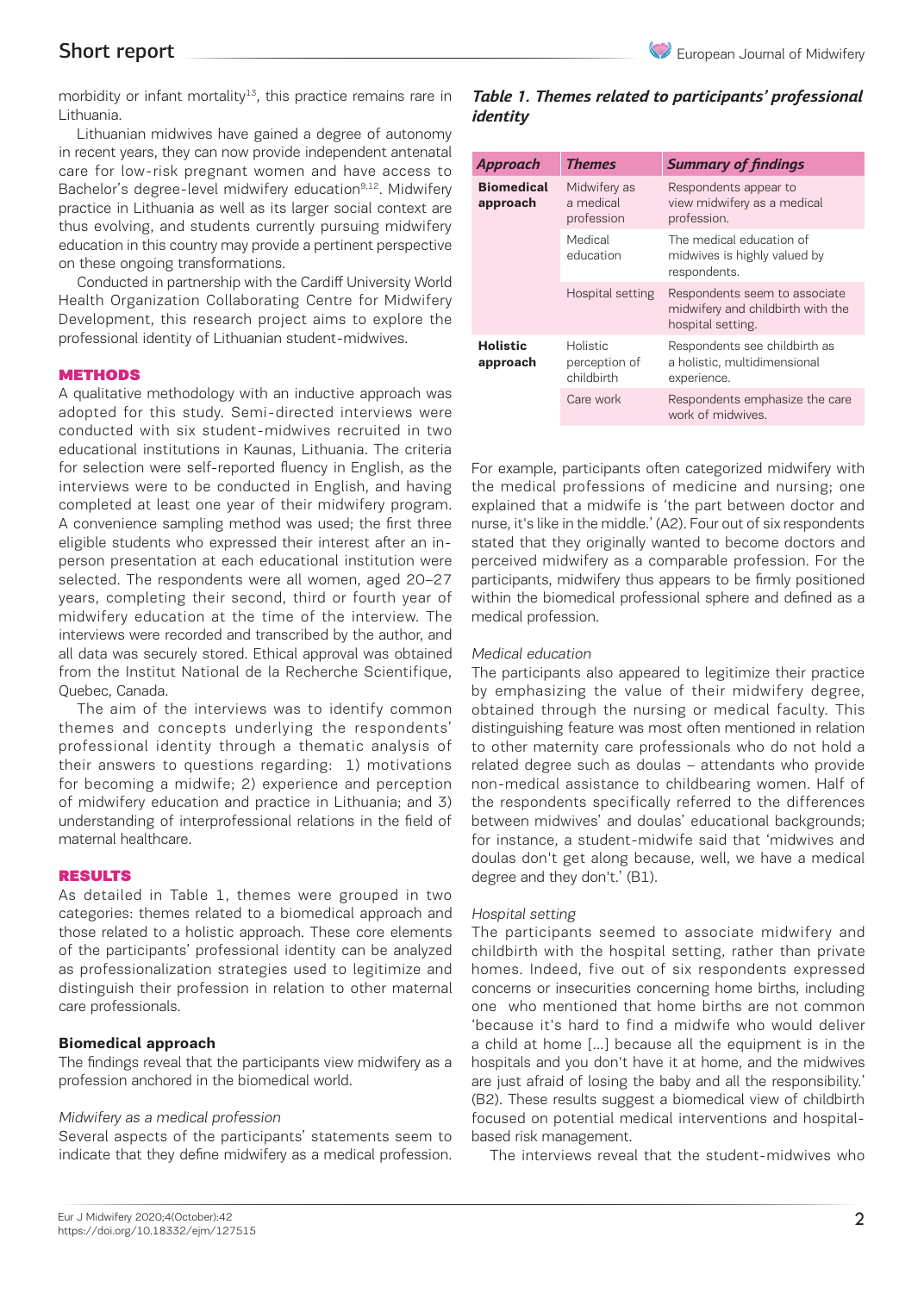participated in this research view midwifery as a medical profession, legitimized by a biomedical degree, and strongly associated with the hospital setting.

## **Holistic approach**

The participants also described a holistic woman-centred perspective; they distinguished their practice from that of other medical professionals, such as doctors and nurses, by emphasizing their unique perspective on pregnancy and childbirth and their care work.

## Holistic perception of childbirth

Two respondents contrasted the midwives' and doctors' view of childbirth, one explaining that 'midwives usually see it more like a happy experience […] a normal thing the human body does. And doctors usually see the mechanic action.' (A3). Midwifery thus seems to be characterized by a unique perspective on childbirth, which is seen as a woman's physiological and emotional experience in its globality.

## Care work

The participants' holistic view of childbirth was translated into their practice as midwives-in-training through providing emotional support. Two mentioned the privileged relationship between the midwife and the mother, fostered by extended contact, communication, and understanding. Thus, care work bears great importance in the professional identity of the respondents; they value their distinctive role in supporting mothers.

## **DISCUSSION**

This exploratory study suggests that the participants' professional identity is particularly rooted in the biomedical world. However, this strong biomedical facet is complemented by a unique woman-centred approach to care, which distinguishes midwifery from other medical professions.

The remarks made by the student-midwives regarding the characteristics of their profession and their relationship to other professionals in their field can be viewed as strategies of professionalization $14,15$ , used to legitimize a profession and secure its scope of practice. For instance, the focus on the medical dimension of the midwifery education and practice can be viewed as both an inclusionary and an exclusionary strategy<sup>15</sup>; it allows midwives to be included in the medical management of childbirth along with doctors and nurses, while excluding non-medical professionals, such as doulas, from their practice. The ideas expressed by the participants can thus reflect larger tendencies in interprofessional dynamics in the field of maternal healthcare, revealing how different professional groups define themselves and relate to one another.

## **Strengths and limitations**

This remains an exploratory study. The limited data obtained from only six interviews must be regarded critically and should be confirmed and enriched by further study. However, this research provides avenues for reflection regarding student-midwives' professional identities in Lithuania and contributes to a better understanding of local variations in the field of maternal care. This research will thus allow researchers and practitioners to develop and improve their context-sensitive and reflexive approach in studying and supporting midwifery throughout Europe.

## CONCLUSIONS

This exploratory study suggests that the participating student-midwives' professional identity is strongly associated with the biomedical field, but also with a distinct woman-centred approach to care. These results contribute to a better understanding of midwifery practice and interprofessional dynamics in the field of maternal care in Lithuania. A quantitative study involving a larger sample of student-midwives is needed to explore the representativity of these findings. Further research examining these themes through qualitative studies involving practicing midwives, other healthcare professionals, and childbearing women from varying backgrounds, could enrich these findings.

## REFERENCES

- 1. Hunt SC, Symonds A. The social meaning of midwifery. London, United Kingdom: MacMillan Press Ltd; 1995.
- 2. ten Hoope-Bender P, de Bernis L, Campbell J, et al. Improvement of maternal and newborn health through midwifery. Lancet. 2014;384(9949):1226-1235. doi:10.1016/S0140-6736(14)60930-2
- 3. Frejka T, Gietel-Basten S. Fertility and family policies in Central and Eastern Europe after 1990. Comparative Population Studies; 2016;41(1):3-56. doi:10.12765/CPoS-2016-03en
- 4. Issoupova, O. From duty to pleasure? Motherhood in Soviet and post-Soviet Russia. In: Ashwin S, ed. Gender, state and society in Soviet and post-Soviet Russia. 1st ed. London, United Kingdom: Routledge; 2000:40-64.
- 5. Chalmers B. Maternity care in the former Soviet Union. BJOG. 2005;112(4):495-499. doi:10.1111/j.1471-0528.2005.00626.x
- 6. Borozdina E. Introducing 'natural' childbirth in Russian hospitals. Midwives' institutional work. In: Zvonareva O, Popova E, Horstman K, eds. Health, technologies, and politics in post-soviet settings. London, United Kingdom: Palgrave Macmillan; 2018:145-171. doi:10.1007/978-3-319-64149-2\_6
- 7. Renfrew MJ, Burns E, Gross MM, Symon A. Pathways to strengthening midwifery in Europe. Geneva, Switzerland: World Health Organization. 2015;81:12- 15. doi:10.21256/ZHAW-4280
- 8. Mivšek P, Baškova M, Wilhelmova R. Midwifery education in Central-Eastern Europe. Midwifery. 2016;33:43-45. doi:10.1016/j.midw.2015.10.016
- 9. Praxmarer-Fernande S, Maier C, Oikarainen A, Buchan J, Perfilieva G. Levels of education offered in nursing and midwifery education in the WHO European region: multicountry baseline assessment. Public Health Panor. 2017;3(03):419-430. https://apps.who.int/iris/ bitstream/handle/10665/325260/php-3-3-419-